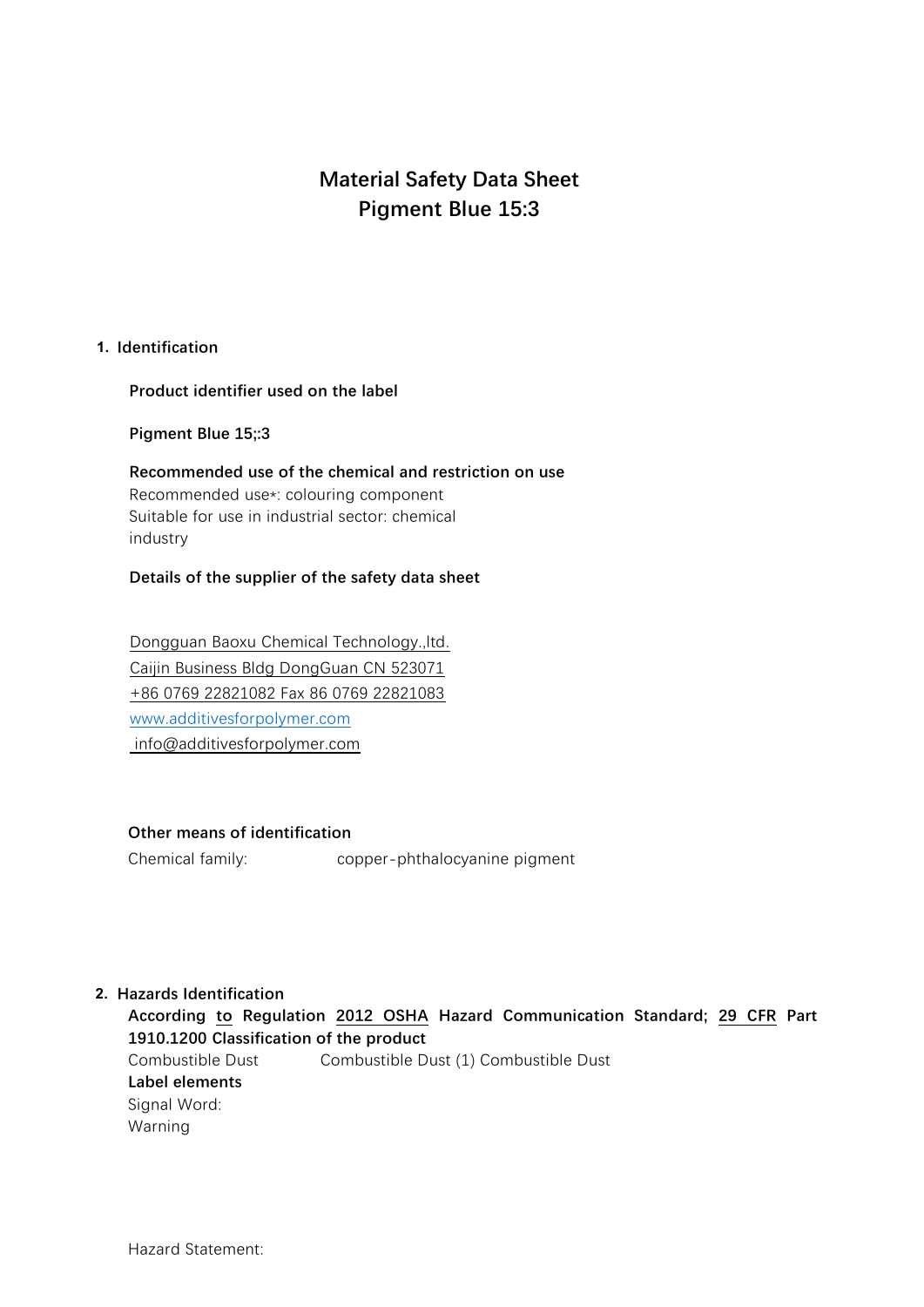May form combustible dust concentration in air.

# **Hazards not otherwise classified**

The product is under certain conditions capable of dust explosion.

## **3. Composition / Information on Ingredients**

# **According to Regulation 2012 OSHA Hazard Communication Standard; 29 CFR Part 1910.1200**

| <b>CAS Number</b> | Weight % Chemical name                           |
|-------------------|--------------------------------------------------|
| 147-14-8          | $>= 75.0 - \le 100.0\%$ C.I. Pigment Blue 15     |
| Trade Secret      | $\ge$ = 1.0 - < 3.0% Proprietary Copper Compound |

## **4. First-Aid Measures**

## **Description of first aid measures**

### **General advice:**

Remove contaminated clothing.

# **If inhaled:**

If difficulties occur after dust has been inhaled, remove to fresh air and seek medical attention.

# **If on skin:**

Wash thoroughly with soap and water.

### **If in eyes:**

Wash affected eyes for at least 15 minutes under running water with eyelids held open. If irritation develops, seek medical attention.

### **If swallowed:**

Rinse mouth and then drink plenty of water. Do not induce vomiting. Seek medical attention Most important symptoms and effects, both acute and delayed

Symptoms: The most important known symptoms and effects are described in the labelling (see section 2) and/or in section 11.

### **Indication of any immediate medical attention and special treatment needed**

known specific antidote.

Note to physician

Treatment: Treat according to symptoms (decontamination, vital functions), no

# **5. Fire-Fighting Measures**

# **Extinguishing media**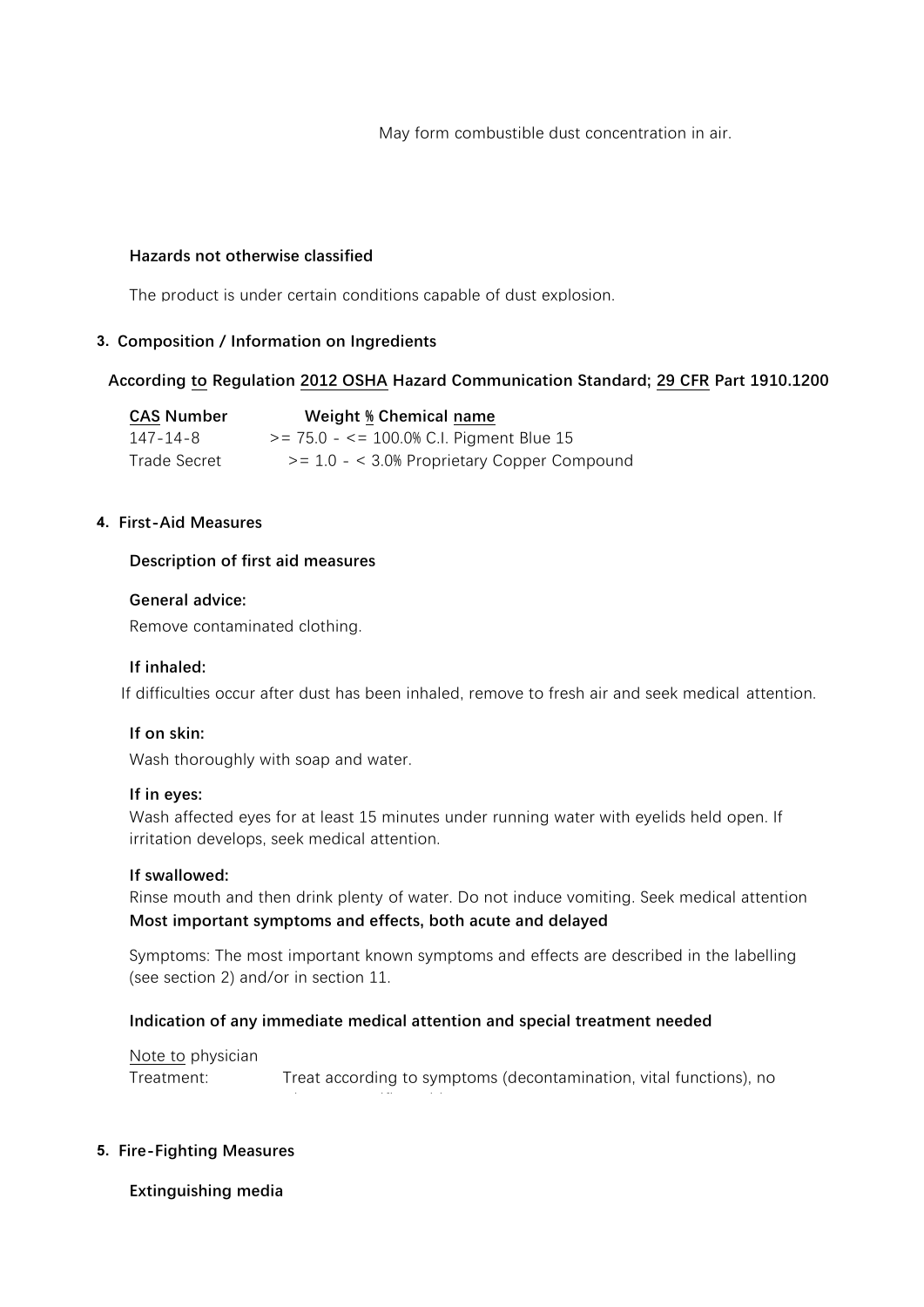Suitable extinguishing media: dry powder, foam

Unsuitable extinguishing media for safety reasons: carbon dioxide

Additional information: Avoid whirling up the material/product because of the danger of dust explosion.

# **Special hazards arising from the substance or mixture**

Hazards during fire-fighting: harmful vapours Evolution of fumes/fog. The substances/groups of substances mentioned can be released in case of fire.

### **Advice for fire-fighters**

Protective equipment for fire-fighting: Firefighters should be equipped with self-contained breathing apparatus and turn-out gear.

## **Further information:**

Dusty conditions may ignite explosively in the presence of an ignition source causing flash fire.

## **6. Accidental release measures**

## **Personal precautions, protective equipment and emergency procedures**

Avoid dust formation. Use personal protective clothing.

### **Environmental precautions**

Contain contaminated water/firefighting water. Do not discharge into drains/surface waters/ ground water.

### **Methods and material for containment and cleaning up**

For small amounts: Pick up with suitable appliance and dispose of. For large amounts: Contain with dust binding material and dispose of. Avoid raising dust.

### **7. Handling and Storage**

### **Precautions for safe handling**

Breathing must be protected when large quantities are decanted without local exhaust ventilation. Closed containers should only be opened in well-ventilated areas. Protection against fire and explosion:

Avoid dust formation. Take precautionary measures against static discharges.

Dust can form an explosive mixture with air.

# **Conditions for safe storage, including any incompatibilities**

Further information on storage conditions: Keep container tightly closed and dry; store in a cool place.

Avoid all sources of ignition: heat, sparks, open flame.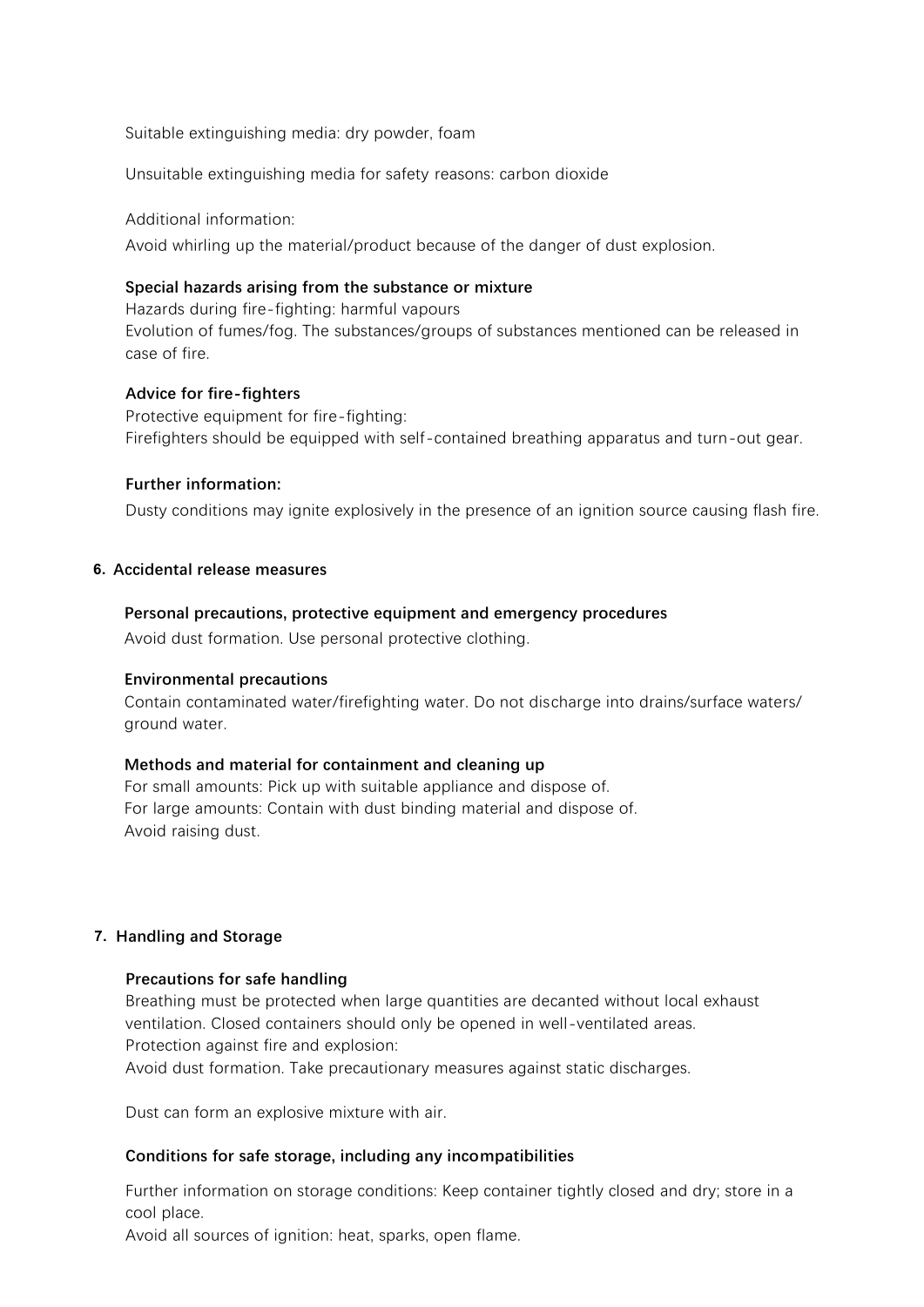# **8. Exposure Controls/Persona**l **protection**

### **Components with occupational exposure limits**

C.I. Pigment Blue 15

ACGIH TLV TWA value 0.2 mg/m3 fumes/smoke (copper (Cu)); TWA value 1 mg/m3 Dust and mist

Proprietary Copper ACGIH TLV TWA value 0.2 mg/m3 fumes/smoke (copper (Cu)); TWA value 1 mg/m3 Dust and

### **Advice on system design:**

Provide local exhaust ventilation to control dust.

### **Personal protective equipment Respiratory protection:**

Wear a NIOSH-certified (or equivalent) particulate respirator. Observe OSHA regulations for respirator use (29 CFR 1910.134). **Hand protection:** Chemical resistant protective gloves

### **Eye protection:**

Safety glasses with side-shields. Wear face shield if splashing hazard exists.

### **General safety and hygiene measures:**

Handle in accordance with good industrial hygiene and safety practice. In order to prevent contamination while handling, closed working clothes and working gloves should be used. Eye wash fountains and safety showers must be easily accessible. Wash soiled clothing immediately.

### **9. Physical and Chemical Properties**

| Form:                     | powder                                                     |  |  |  |
|---------------------------|------------------------------------------------------------|--|--|--|
| Odour:                    | odourless not                                              |  |  |  |
| Odour threshold:          | determined                                                 |  |  |  |
| Colour: pH value:         | blue $5 - 7$                                               |  |  |  |
|                           | (50 g/l, 20 °C)                                            |  |  |  |
| Melting point:            | $>180^{\circ}$ C                                           |  |  |  |
| Boiling point:            | $(1,013$ hPa)<br>not                                       |  |  |  |
| Flash point:              |                                                            |  |  |  |
| Flammability:             | determined                                                 |  |  |  |
| Lower explosion           | Study does not need to be                                  |  |  |  |
| limit:                    | conducted. not highly flammable<br>Product is combustible. |  |  |  |
| Upper explosion           |                                                            |  |  |  |
| limit:                    | For solids not relevant for                                |  |  |  |
| Autoianition <sup>.</sup> | classification and labelling.                              |  |  |  |

(VDI 2263, sheet 1, 2.6)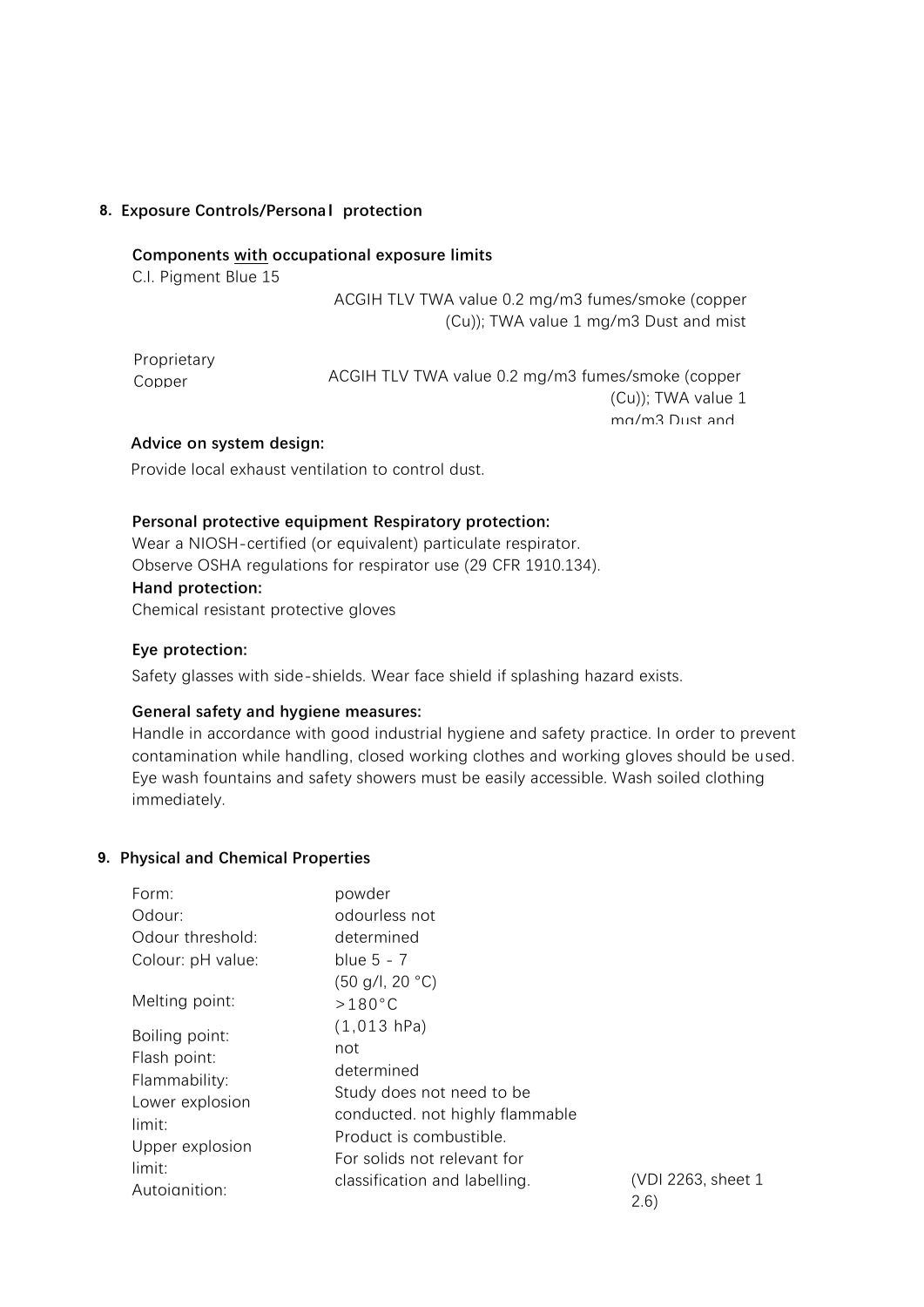| Vapour pressure: Density:                                                                                                         | not applicable                                                                                                                                   |  |
|-----------------------------------------------------------------------------------------------------------------------------------|--------------------------------------------------------------------------------------------------------------------------------------------------|--|
| Relative density:<br>Bulk density:<br>Vapour density:<br>Partitioning coefficient n-<br>octanol/water (log Pow):<br>Self-ignition | $1.6$ g/cm $3$<br>(20 °C)<br>approx. 1.6<br>125 - 500 kg/m3<br>The product is a non-volatile solid.<br>Study does not need to be conducted.      |  |
| temperature:<br>Thermal decomposition:                                                                                            | not self-igniting                                                                                                                                |  |
| Viscosity, dynamic:<br>Particle size:<br>Solubility in water:<br>Solubility (quantitative):<br>Solubility (qualitative):          | No decomposition if stored and handled<br>as<br>prescribed/indicated.<br>Study does not need to be conducted.<br>No data available.<br>insoluble |  |

Evaporation rate:

# **10. Stability and Reactivity**

# **Reactivity**

No hazardous reactions if stored and handled as prescribed/indicated.

Oxidizing properties: not fire-propagating

Minimum ignition energy:

The product is capable of dust explosion.

### **Chemical stability**

The product is stable if stored and handled as prescribed/indicated.

### **Possibility of hazardous reactions**

Dust explosion hazard.

### **Conditions to avoid**

See MSDS section 7 - Handling and storage.

### **Incompatible materials**

No substances known that should be avoided.

### **Hazardous decomposition products**

Decomposition products: Hazardous decomposition products: No hazardous decomposition products if stored and handled as prescribed/indicated.

Thermal decomposition:

# **11. Toxicological information**

#### **Primary routes of exposure**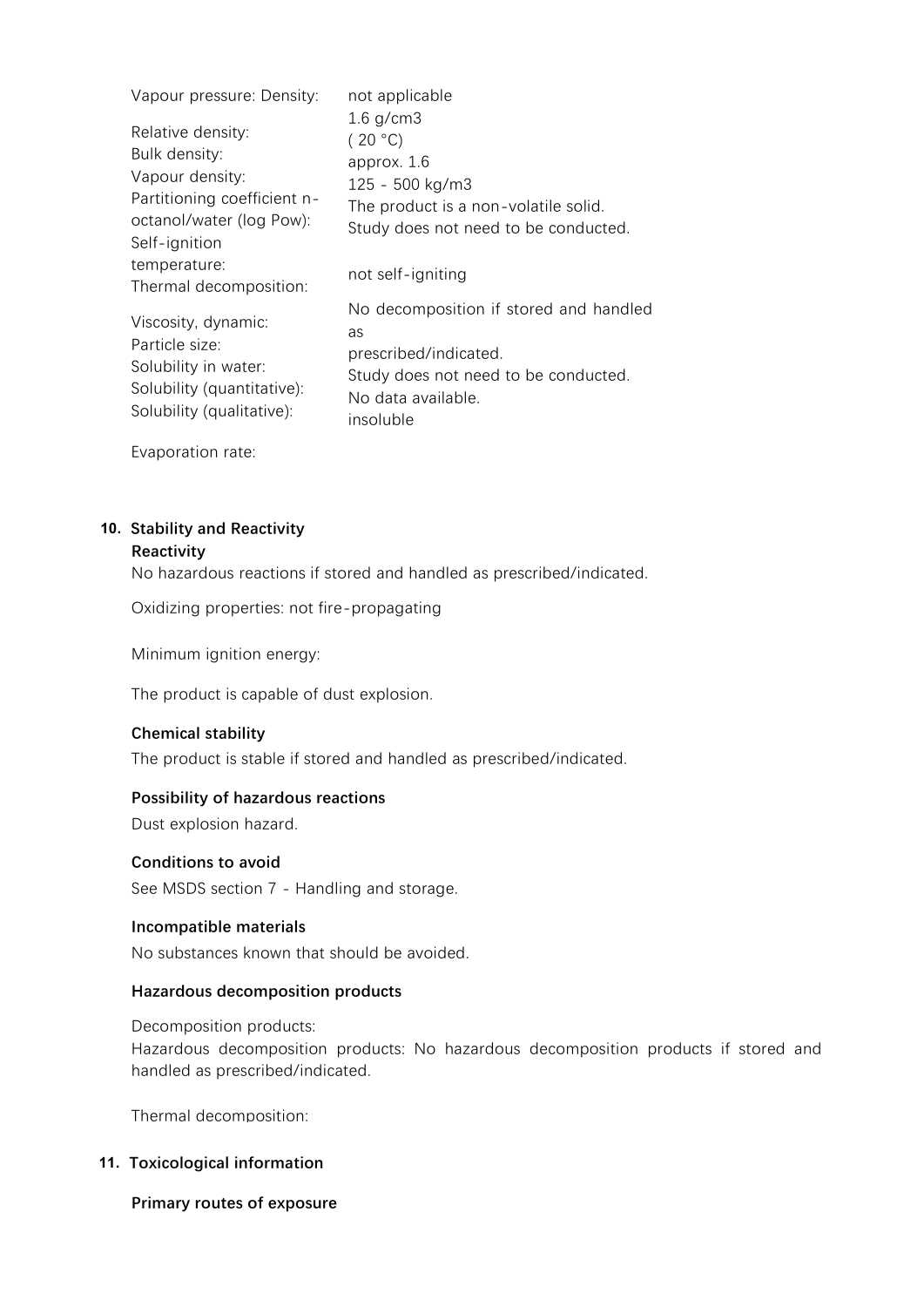Routes of entry for solids and liquids are ingestion and inhalation, but may include eye or skin contact. Routes of entry for gases include inhalation and eye contact. Skin contact may be a route of entry for liquefied gases.

# **Acute Toxicity/Effects**

Acute toxicity

Assessment of acute toxicity: Virtually nontoxic after a single ingestion. Virtually nontoxic after a single skin contact.

Oral

Type of value: LD50 Species: rat Value: > 5,000 mg/kg The product has not been tested. The statement has been derived from the properties of the individual components.

Inhalation Type of value: LC50 Study scientifically not justified.

Dermal

Type of value: LD50 Species: rat Value: > 2,000 mg/kg The product has not been tested. The statement has been derived from the properties of the individual components.

Assessment other acute effects Assessment of STOT single: Based on the available information there is no specific target organ toxicity to be expected after a single exposure.

The product has not been tested. The statement has been derived from the properties of the individual components.

Irritation / corrosion

Assessment of irritating effects: Not irritating to the skin. Not irritating to the eyes.

Skin Species: rabbit Result: non-irritant Method: OECD Guideline 404 The product has not been tested. The statement has been derived from the properties of the individual components.

Eye

Species: rabbit Result: non-irritant Method: OECD Guideline 405 The product has not been tested. The statement has been derived from the properties of the individual components.

Sensitization

Assessment of sensitization: The chemical structure does not suggest a sensitizing effect.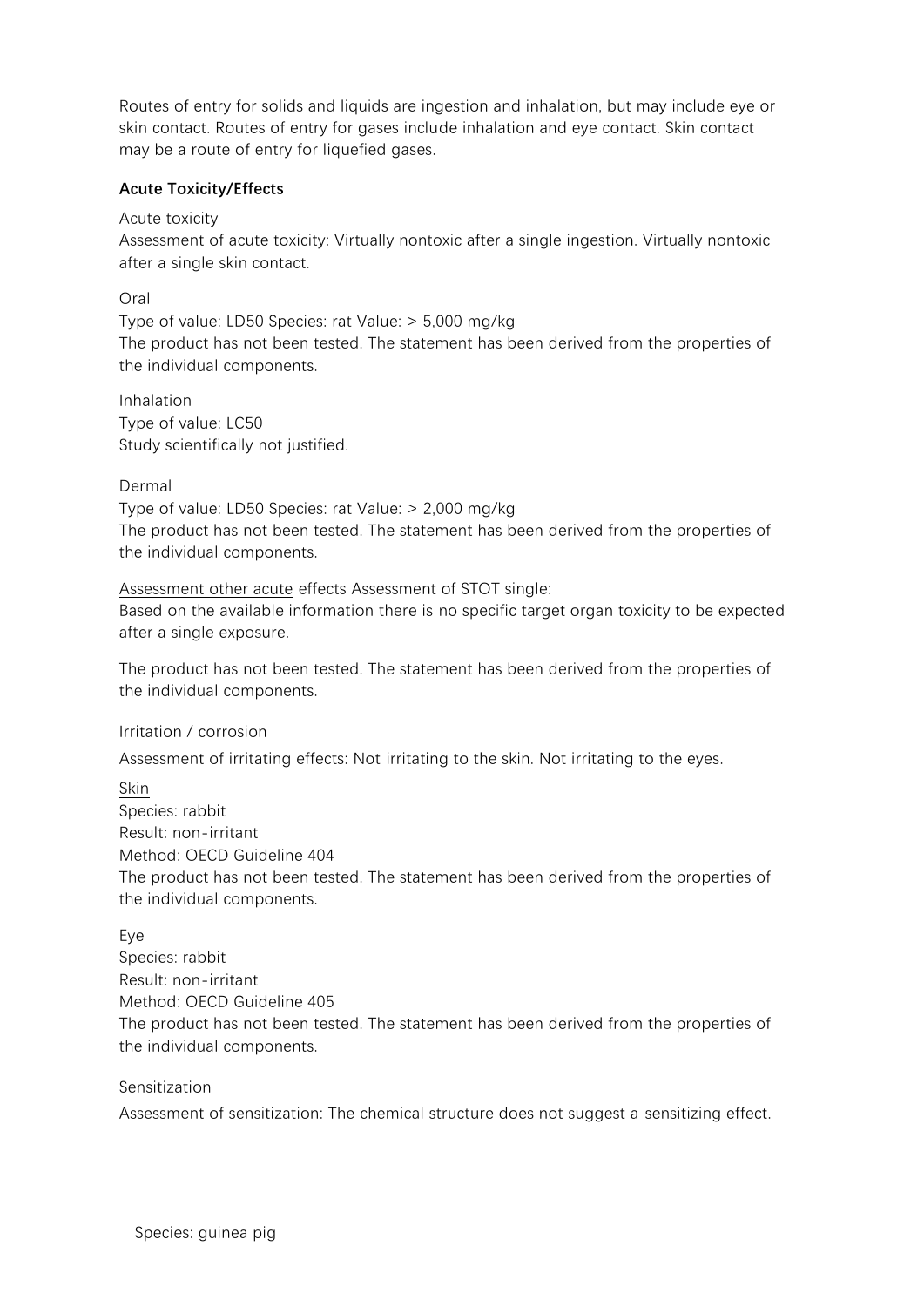# **Safety Data Sheet**

Result: Non-sensitizing. Method: OECD Guideline 406 The product has not been tested. The statement has been derived from the properties of the individual components.

Aspiration Hazard No aspiration hazard expected.

## **Chronic Toxicity/Effects**

Repeated dose toxicity

Assessment of repeated dose toxicity: No adverse effects were observed after repeated exposure in animal studies. The product has not been fully tested. The statements have been derived in parts from products of a similar structure or composition.

Genetic toxicity

Assessment of mutagenicity: No mutagenic effects reported.

### Carcinogenicity

Assessment of carcinogenicity: None of the components in this product at concentrations greater than 0.1% are listed by IARC; NTP, OSHA or ACGIH as a carcinogen.

### Reproductive toxicity

Assessment of reproduction toxicity: The results of animal studies gave no indication of a fertility impairing effect.

### **Teratogenicity**

Assessment of teratogenicity: No teratogenic effects reported.

### **Symptoms of Exposure**

The most important known symptoms and effects are described in the labelling (see section 2) and/or in section 11.

### **12. Ecological Information**

### **Toxicity**

Aquatic toxicity Assessment of aquatic toxicity:

There is a high probability that the product is not acutely harmful to aquatic organisms. No toxic effects occur within the range of solubility. The inhibition of the degradation activity of activated sludge is not anticipated when introduced to biological treatment plants in appropriate low concentrations.

Toxicity to fish LC50 (96 h) > 100 mg/l, Leuciscus idus The product has not been tested. The statement has been derived from the properties of the individual components.

Aquatic invertebrates EC50 (48 h) > 100 mg/l, Daphnia magna

The product has not been tested. The statement has been derived from the properties of the Aquatic plants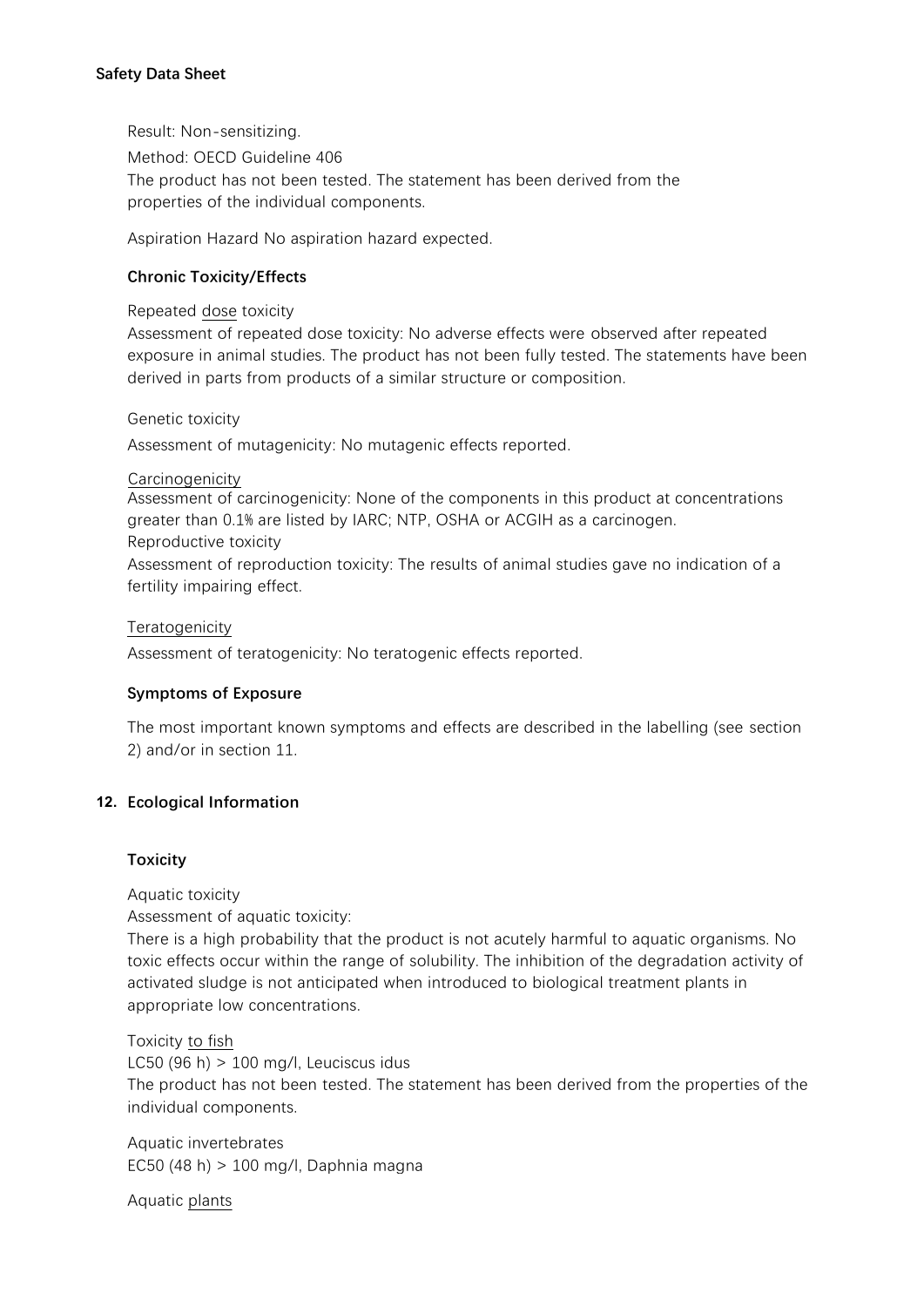EC50 (72 h), algae not determined

Chronic toxicity to fish Study does not need to be conducted.

Chronic toxicity to aquatic invertebrates No observed effect concentration (21 d) > 1 mg/l, Daphnia magna (OECD Guideline 211, semistatic) The details of the toxic effect relate to the nominal concentration. The product has not been tested. The statement has been derived from substances/products of a similar structure or composition.

# **Microorganisms/Effect on activated sludge**

Toxicity to microorganisms DIN 38412 Part 27 (draft) bacterium/EC50: > 100 mg/l The product has not been tested. The statement has been derived from the properties of the individual components.

# **Persistence and degradability**

Assessment biodegradation and elimination (H2O) Well eliminable from water by adsorption on activated sludge. The product is not very soluble in water and can thus be removed from water mechanically in suitable effluent treatment plants.

## **Bioaccumulative potential**

Bioaccumulation potential Study scientifically not justified.

# **Additional information**

Adsorbable organically-bound halogen (AOX):

The product contains according to the formulation, organically bound halogen. It can increase the

AOX-value in the water purification plants overflow or if it reaches waters.

The product contains: copper

The heavy metals mentioned are present in complex bound form as substantial constituent of the colourant.

Other ecotoxicological advice:

Do not discharge product into the environment without control.

# **13. Disposal considerations**

# **Waste disposal of substance:**

Do not discharge into drains/surface waters/groundwater. Dispose of in accordance with national, state and local regulations.

# **Container disposal:**

Dispose of in accordance with national, state and local regulations. Recommend crushing,

puncturing or other means to prevent unauthorized use of used containers. **RCRA:** NONE